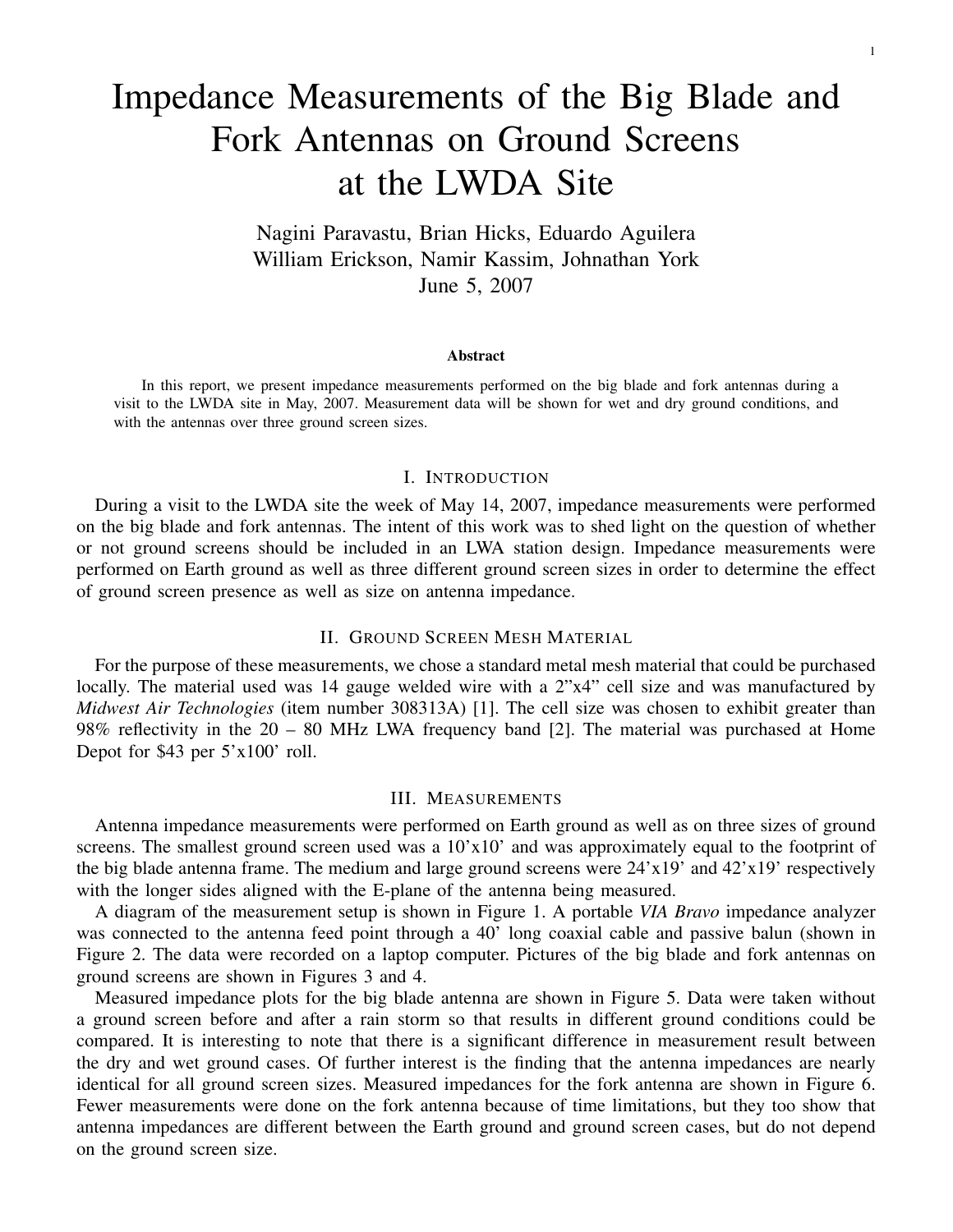

Fig. 1. Antenna impedance measurement system.

### IV. CONCLUSION

We have reported on impedance measurements taken on the big blade and fork antennas at the LWDA site. These measurements were performed over Earth ground as well as ground screens. The data show that antenna impedances are stable and repeatable when the antenna is placed over a ground screen, and are independent of the size of the ground screen.

Our measurements also show that in the absence of a ground screen, varying ground conditions have a significant impact on antenna impedances. Variations in ground properties in one station due to changing weather conditions are likely to cause instabilities in the location of the "phase center" of the antenna, which would in turn affect antenna impedance and gain. This will necessitate frequent station calibration. Furthermore, differences in ground conditions from station to station will require each station to be calibrated independently. The use of a ground screen would stabilize antenna characteristics, and allow for all stations to be calibrated using the same procedure and less frequently.

These findings lead to the conclusion that the use of ground screens in an LWA station would be beneficial. Based on the data presented in this report, the choice of a small  $(10'x10')$  ground screen would be adequate, and would be logistically easier and more cost effective than laying a ground screen down over the entire station. However, the effect of different size ground screens on antenna collecting area, mutual coupling, and sky noise-to-antenna noise ratio should also be investigated before a final decision on the ground screen question is reached.

#### ACKNOWLEDGMENT

Basic research in radio astronomy at the Naval Research Laboratory is supported by 6.1 base funding.

## **REFERENCES**

- [1] "Midwest Air Technologies, Inc.," *http://www.midwest-air.com/*.
- [2] K. Stewart, "Electromagnetic Performance of a Wire Grid Ground Screen," *LWA Memo Series (Memo 83)*, February 2007.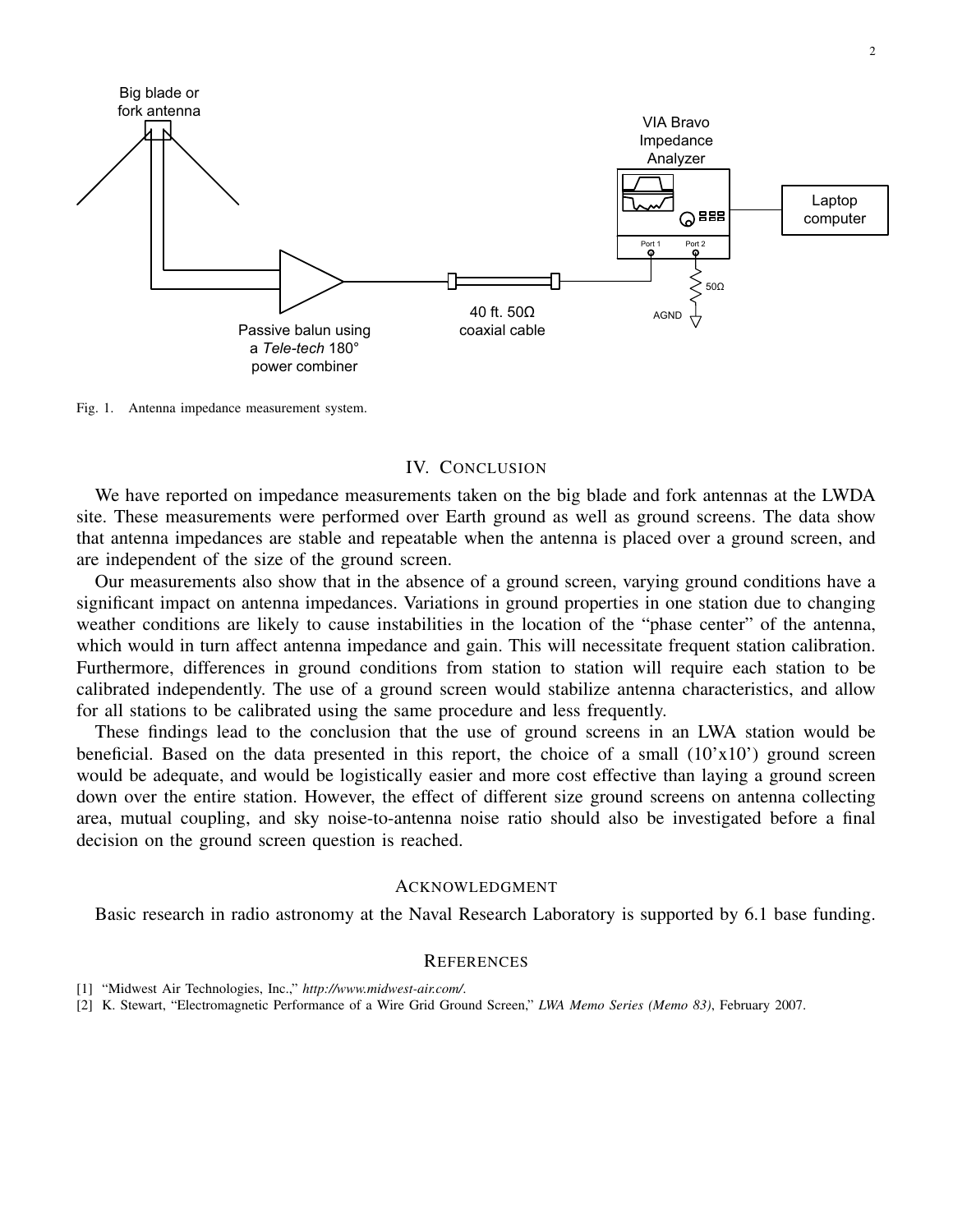

Fig. 2. Top view of the passive balun connected to the big blades (top), and bottom view of the passive balun connected to the coaxial cable (bottom).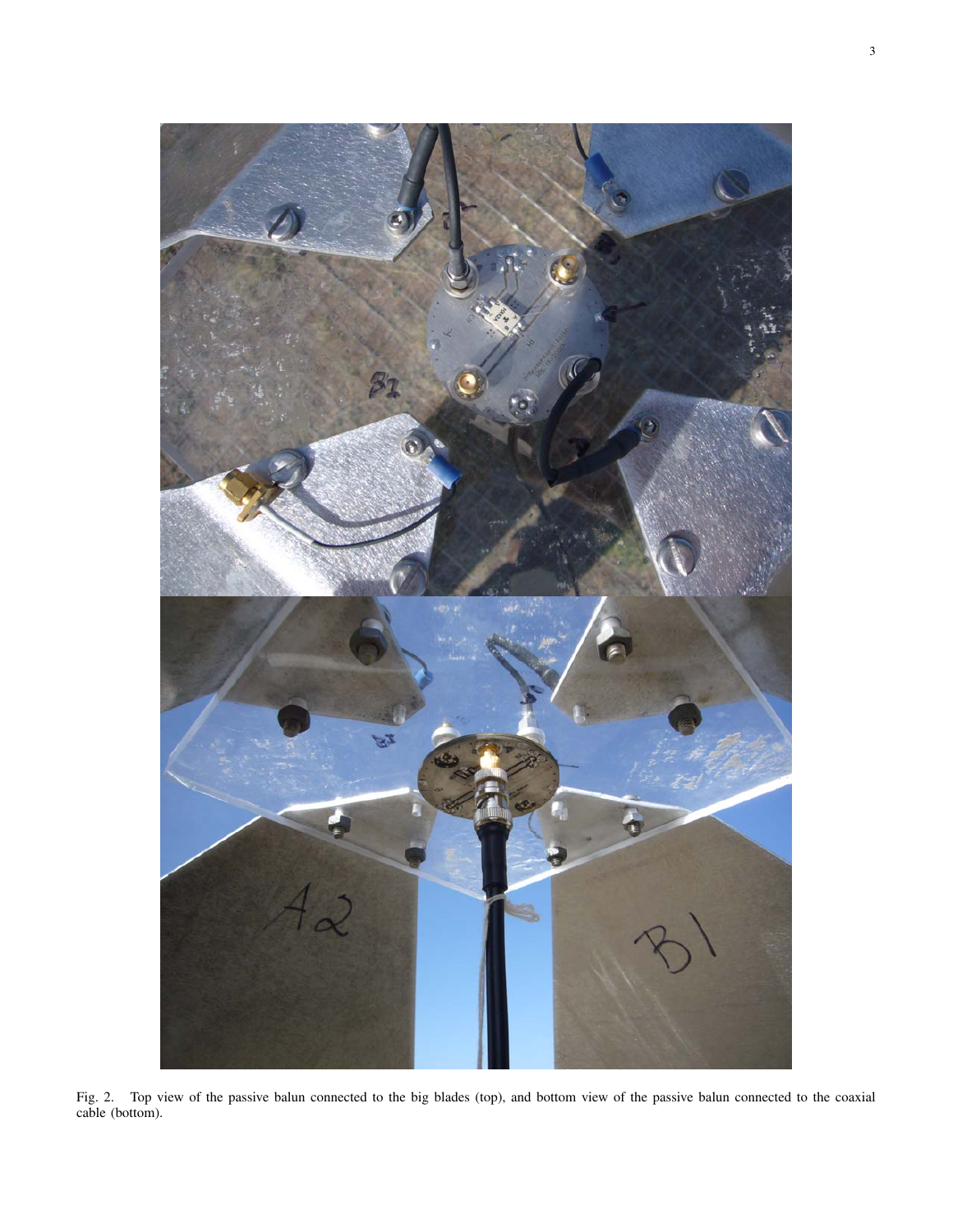

Fig. 3. The big blade antenna on the 24'x19' ground screen (top), and a closeup of the big blade antenna on the 10'x10' ground screen (bottom).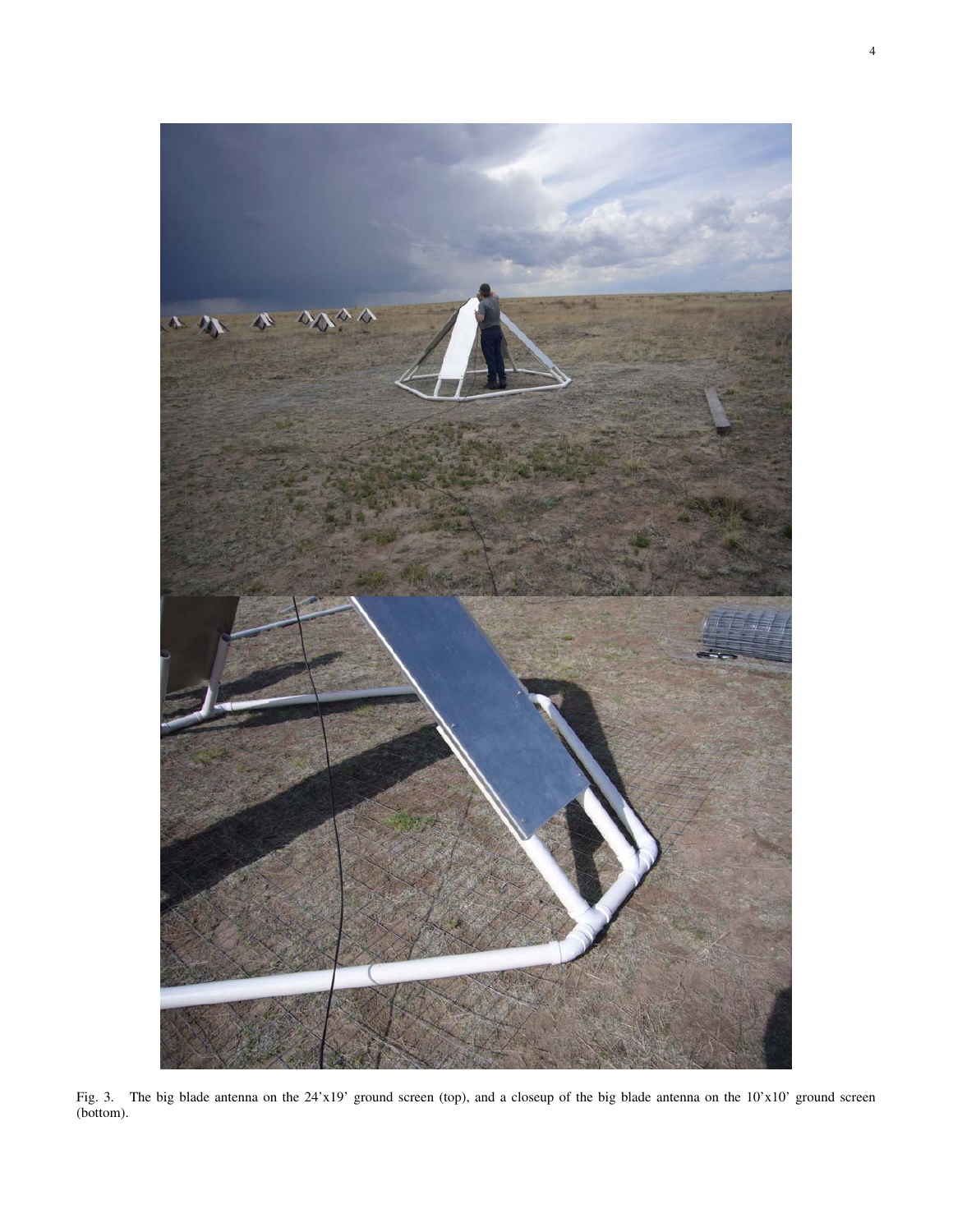

Fig. 4. The fork antenna on the 10'x10' ground screen.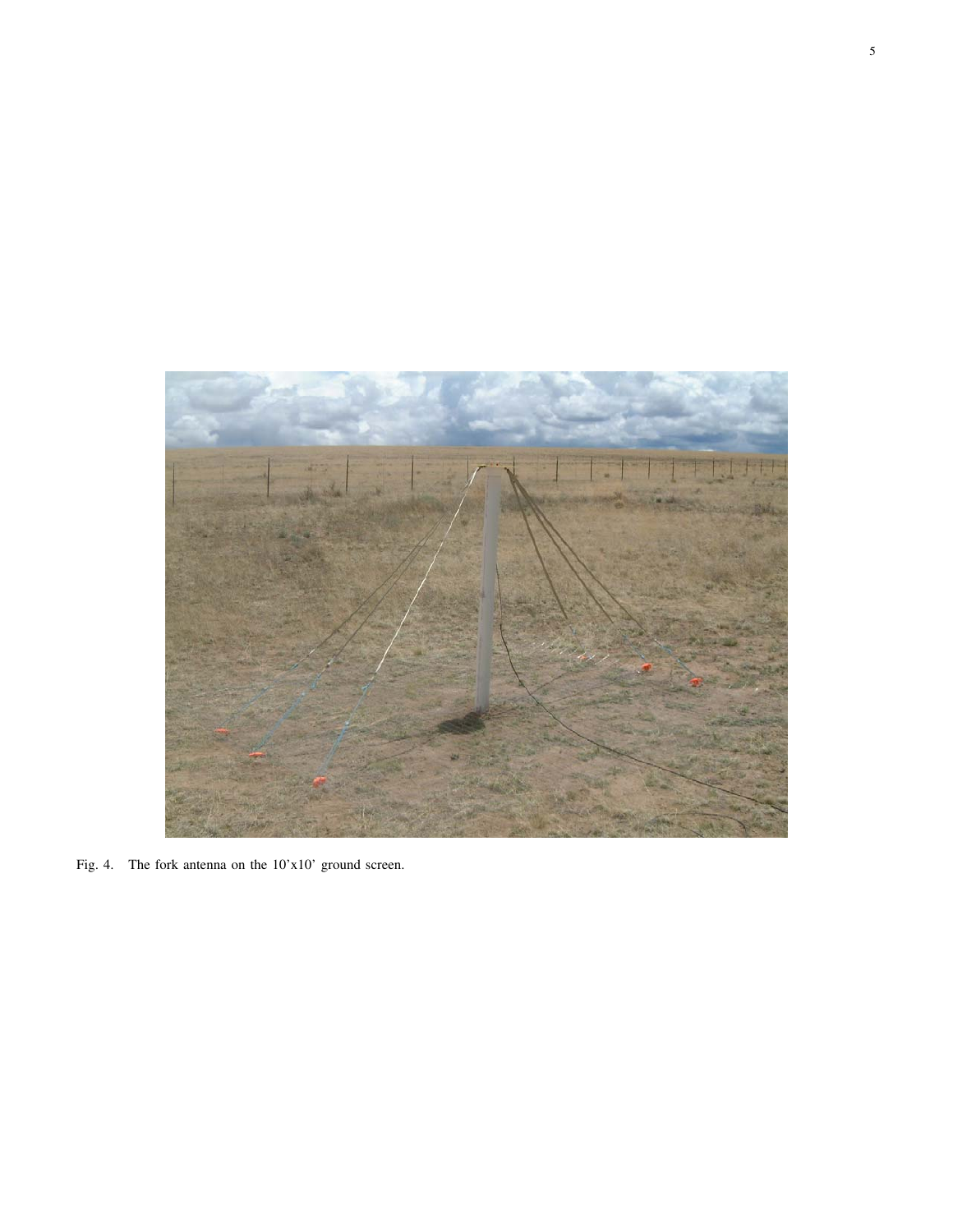

Fig. 5. Measured big blade antenna impedances.